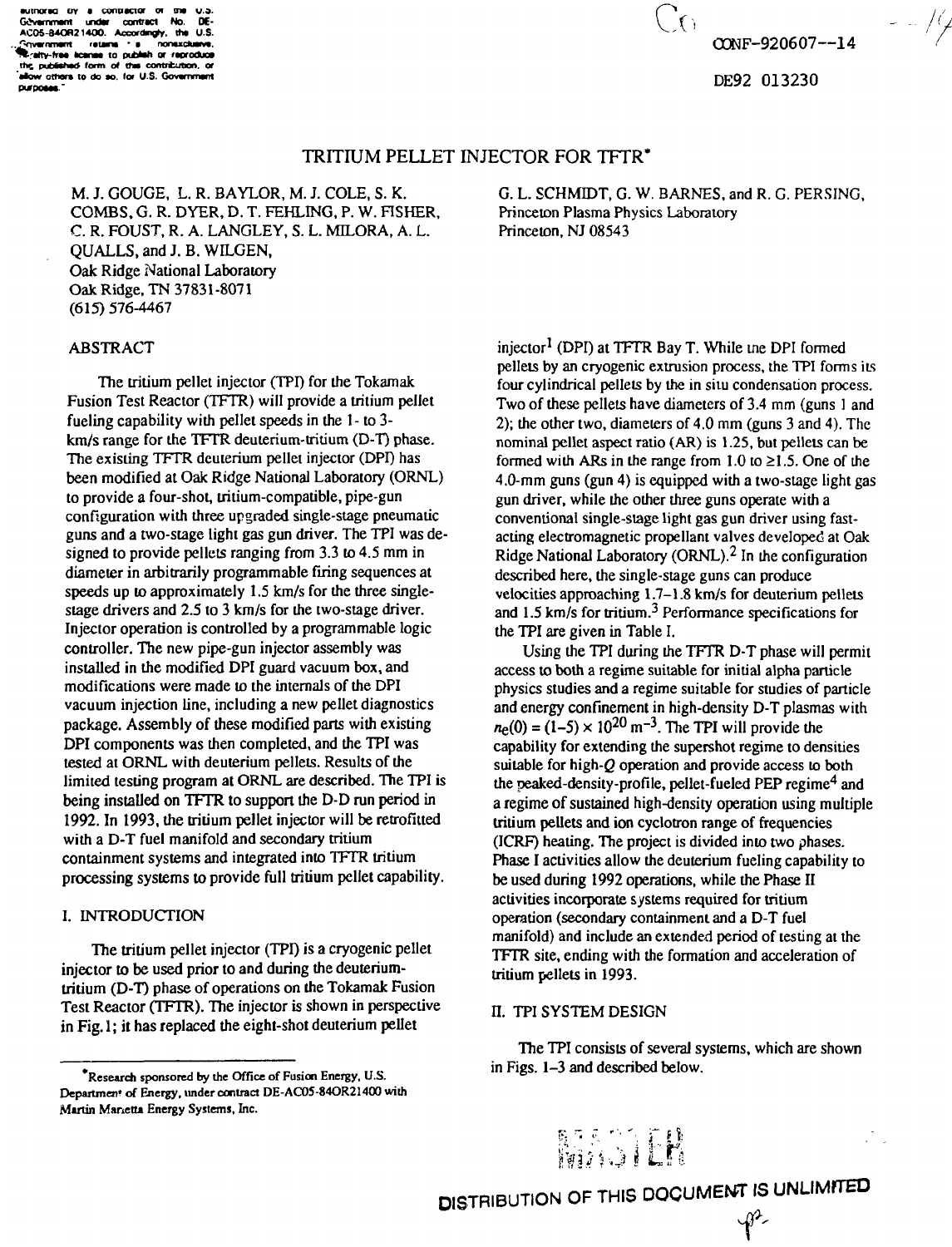

Fig. 1. Perspective view of the TPI installation on the TFTR.

#### II.A. Injector

The injector has a cryostat cooled with gaseous helium (GHe) that provides cooling for cryogenic pellet formation. The injector is located within the guard vacuum system, and its design is based on die so-called "pipe-gun" concept, in which hydrogenic (H, D, T) pellets are formed by direct condensation in the gun barrel, a segment of which is held below the hydrogen triple-point temperature by contact with a GHe-cooled, oxygen-free highconductivity (OFHC) copper block. Pellet length is controlled both by regulating the gas fill pressure magnitude and duration and, for pellets with  $AR \sim 1$ , by establishing temperature gradients along the barrel tube with auxiliary heating collars. $3$  This design is ideal for tritium service because there are no moving parts inside the gun and because little excess tritium is required in the pellet production process. The injector uses four independent 1-m-long gun barrel assemblies mounted around the perimeter of two OFHC copper cryostats; the rear cryostat provides conduction cooling for the four barrel pellet freezing zones, and the front cryostat provides conduction cooling for the four barrel collars. The cryostats shown in Fig. 2 are based on designs used for pipe-gun injectors built for the Advanced Toroidal Facility and the Princeton Beta Experiment.<sup>5,6</sup> Three of the barrel assemblies are coupled to an ORNL-designed fast propellant valve (single-stage driver). This valve develops full pressure within 300 us and has operated with a supply pressure of up to 138 bar (2000 psi) using upgraded power supplies. The remaining barrel assembly is connected to the two-stage driver.

Experiments at the Tritium Systems Test Assembly (TSTA) using a prototype TPI have shown that the

presence of noncondensible helium-3 at levels above 0.005% prevents pellet formation by blocking the condensation of tritium in the pipe-gun freezing cell.<sup>3</sup> Since helium-3 occurs as a by-product of tritium decay. specific removal of residual helium-3 from the tritium feed gas to this level of purity is required. This removal is accomplished using a cryogenic separator (OFHC copper cryostat) that is also located in the guard vacuum enclosure next to the main cryostats. The tritium is purified by circulating the fuel charge through the separator, which freezes only the hydrogenic isotopes and leaves the noncondensible helium-3 to be removed from the loop by a mechanical vacuum pump.

## II.B. Two-Stage Driver

The two-stage driver system shown in Figs. 2 and 3 provides the high-pressure, high-temperature drive gas required to accelerate pellets to 2.5-3 km/s. It is based on development of two-stage light gas guns at ORNL<sup>7–9</sup> and in Europe.<sup>10–12</sup> In the two-stage driver, moderate-pressure  $(20 -$  to 50-bar) helium propellant gas in a  $0.64$ -L first-stage reservoir accelerates a 25- to 50-g titanium piston to velocities in the range of 100-150 m/s in a thick-walled 4130 carbon steel pump tube. The reservoir is connected to the pump tube by a pneumatically actuated fast valve with a 2.2-cm-diam orifice. This 0.9-m-long, 2.54-cm-ID pump tube is visible in Fig. 3, which also shows the guard vacuum chamber interface. A bellows isolates the twostage driver and the guard vacuum chamber. The highpressure end of the pump tube is encased in a heat-treated (Rockwell C hardness 42), 4340 carbon steel head assembly. The accelerating piston compresses (nearly adiabatically) low-pressure, room-temperature hydrogen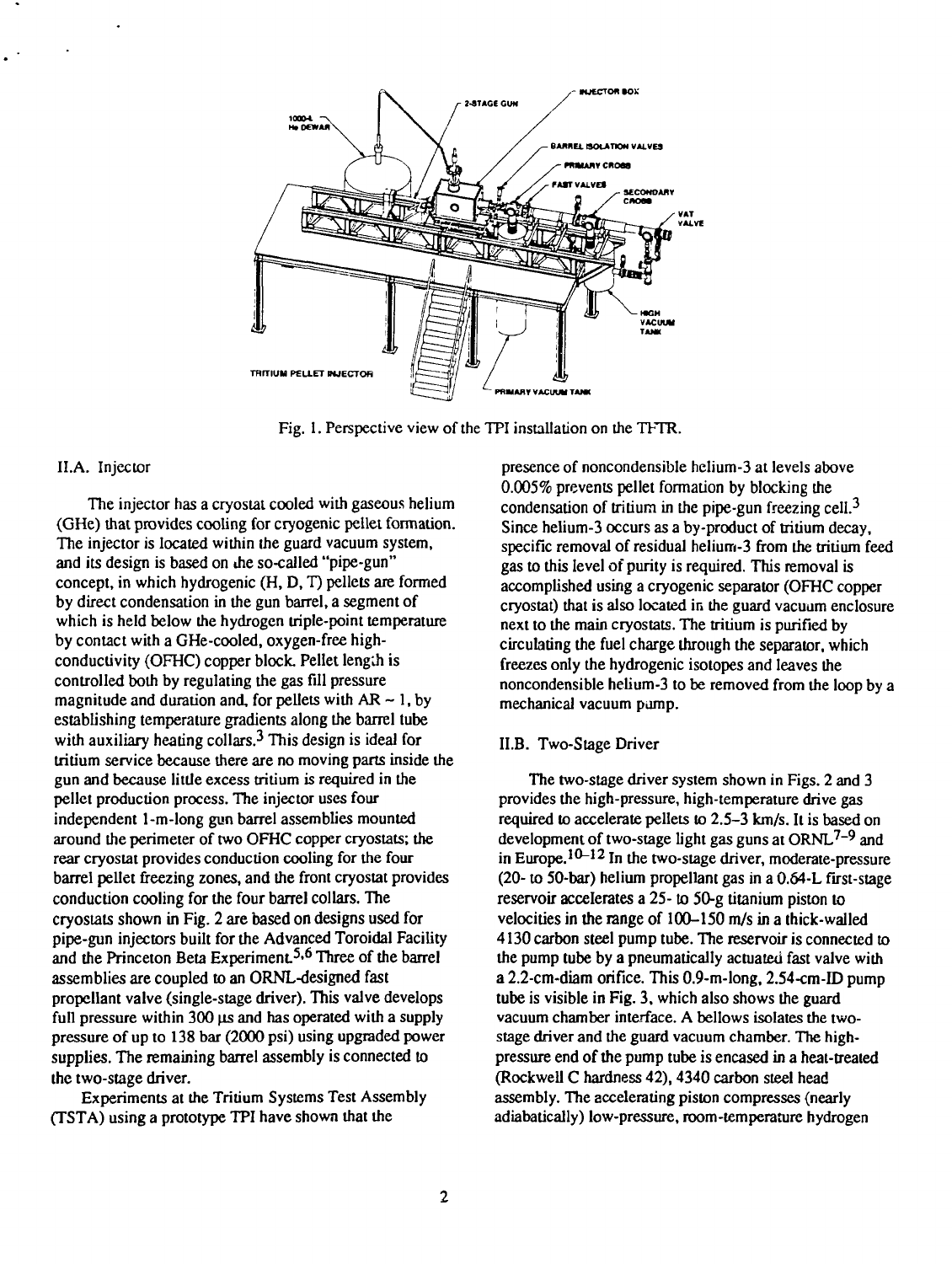| Parameter                                             | Requirement                              |
|-------------------------------------------------------|------------------------------------------|
| Injector type                                         | Pipe gun, condensing type                |
| Number of barrels                                     | 4 (3 single-stage guns, 1 two-stage gun) |
| Pellet material                                       | $H_2, D_2, T_2, D-T^a$                   |
| Plasma fueling                                        | $(2-4) \times 10^{21}$ atoms per pellet  |
| Pellet size capability (mm)                           |                                          |
| Diameter                                              | $3.3-4.5$ (all four guns)                |
| Length                                                | Diameter $\times$ 5/4                    |
| Nominal pellet size, Phase 1 (mm)                     |                                          |
| Diameter                                              |                                          |
| Single-stage guns                                     | 3.43 (two guns), 4.0 (one gun)           |
| Two-stage gun                                         | 4.0                                      |
| Length                                                | Diameter $\times$ 5/4                    |
| Pellet speed (m/s)                                    |                                          |
| Single-stage guns                                     |                                          |
| With $T_2$ pellet                                     | 1500 <sup>b</sup>                        |
| Range                                                 | 800-1500                                 |
| Two-stage gun with T <sub>2</sub> pellet              | 2500-3000 <sup>c</sup>                   |
| Propellant gas                                        |                                          |
| Single-stage guns                                     | $H2$ at <150 bar                         |
| Two-stage gun                                         |                                          |
| First stage                                           | He at $<$ 70 bar                         |
| Second stage                                          | $H_2$ at <50 bar                         |
| Propellant gas consumption pepellet (bar•L)           |                                          |
| Single-stage guns $(H2)$                              | < 1.33                                   |
| Two-stage gun                                         |                                          |
| First stage (He)                                      | < 20                                     |
| Second stage $(H2)$                                   | < 0.5                                    |
| Tritium inventory per tokamak pulse (Ci)              | $900$                                    |
| Tritium efficiency (T to plasma/T supplied)           |                                          |
| Single-stage guns                                     | 0.8                                      |
| Two-stage gun                                         | 0.7                                      |
| LHe consumption $(L/h)$                               |                                          |
| Specification                                         | <20 at operating temperature             |
| Design goal                                           | 10                                       |
| Design radiation dose to Bay T of vacuum vessel (rad) | 10 <sup>6</sup>                          |
| Cycle time (min)                                      |                                          |
| D pellets                                             | ~10                                      |
| T pellets                                             | <40                                      |
| Delay between pellets (ms)                            | Variable, 0-2500                         |
| Lifetime (cycles)                                     |                                          |
| Total                                                 | 5000                                     |
| Two-stage gun <sup>d</sup>                            | 500                                      |

TABLE I Tritium Pellet Injector Performance Requirements

**"Small doping levels of H2 (up to 10%) permitted in D2 feed gas.**

 $^{\prime\prime}$ Expected conditions for 4- $\times$  4-mrn T<sub>2</sub> pellet with propellant at 138 bar.

**'-Upper end of range depends on strength of T2 pellet-**

**''Cycles between piston replacement.**

 $\hat{\mathbf{v}}$ 

 $\sqrt{2}$  ,  $\sqrt{2}$ 

 $\epsilon$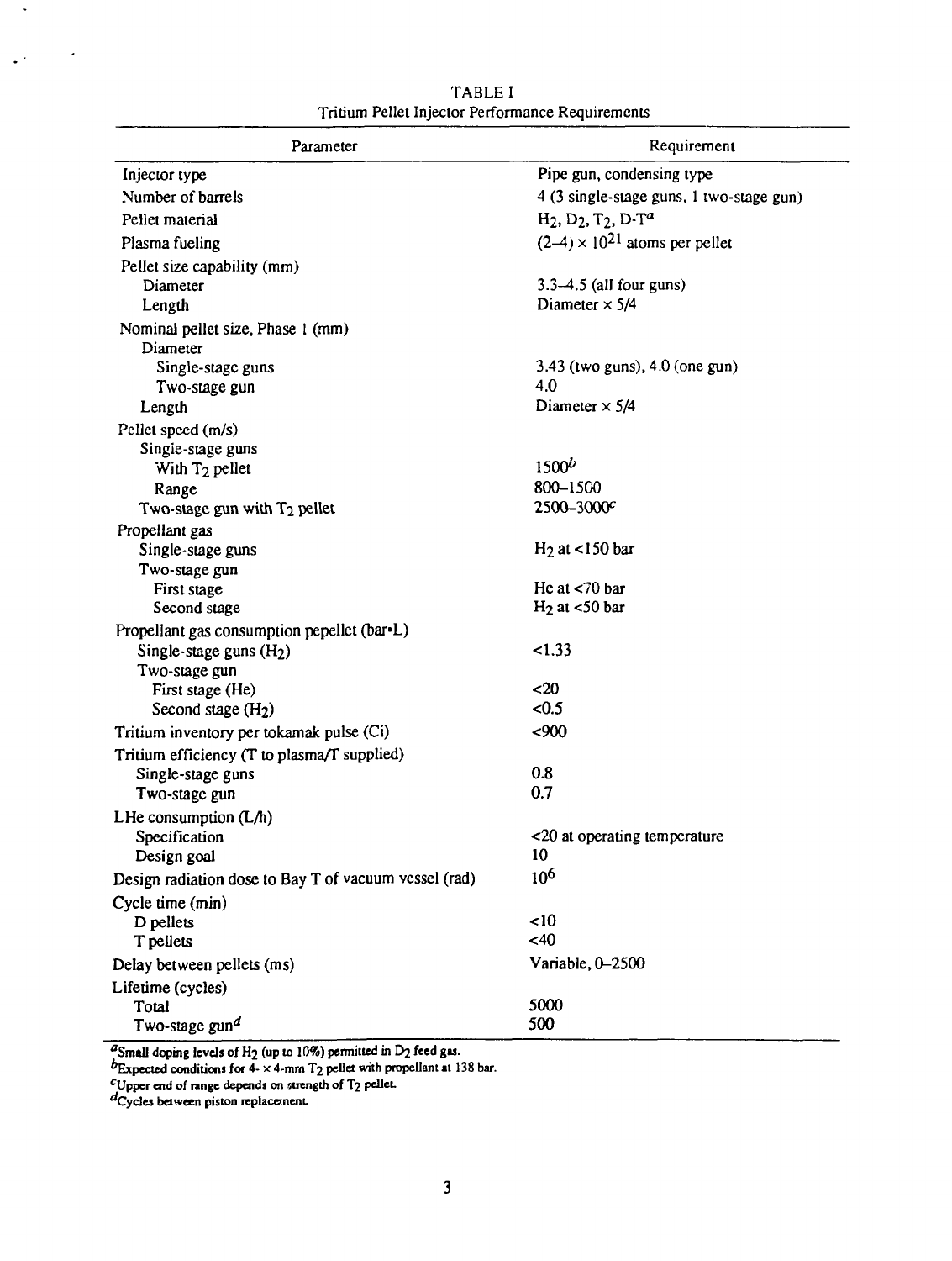

Fig. 2. The TPI injector and two-stage light gas gun assembly.



Fig. 3. Photograph of TPI during assembly.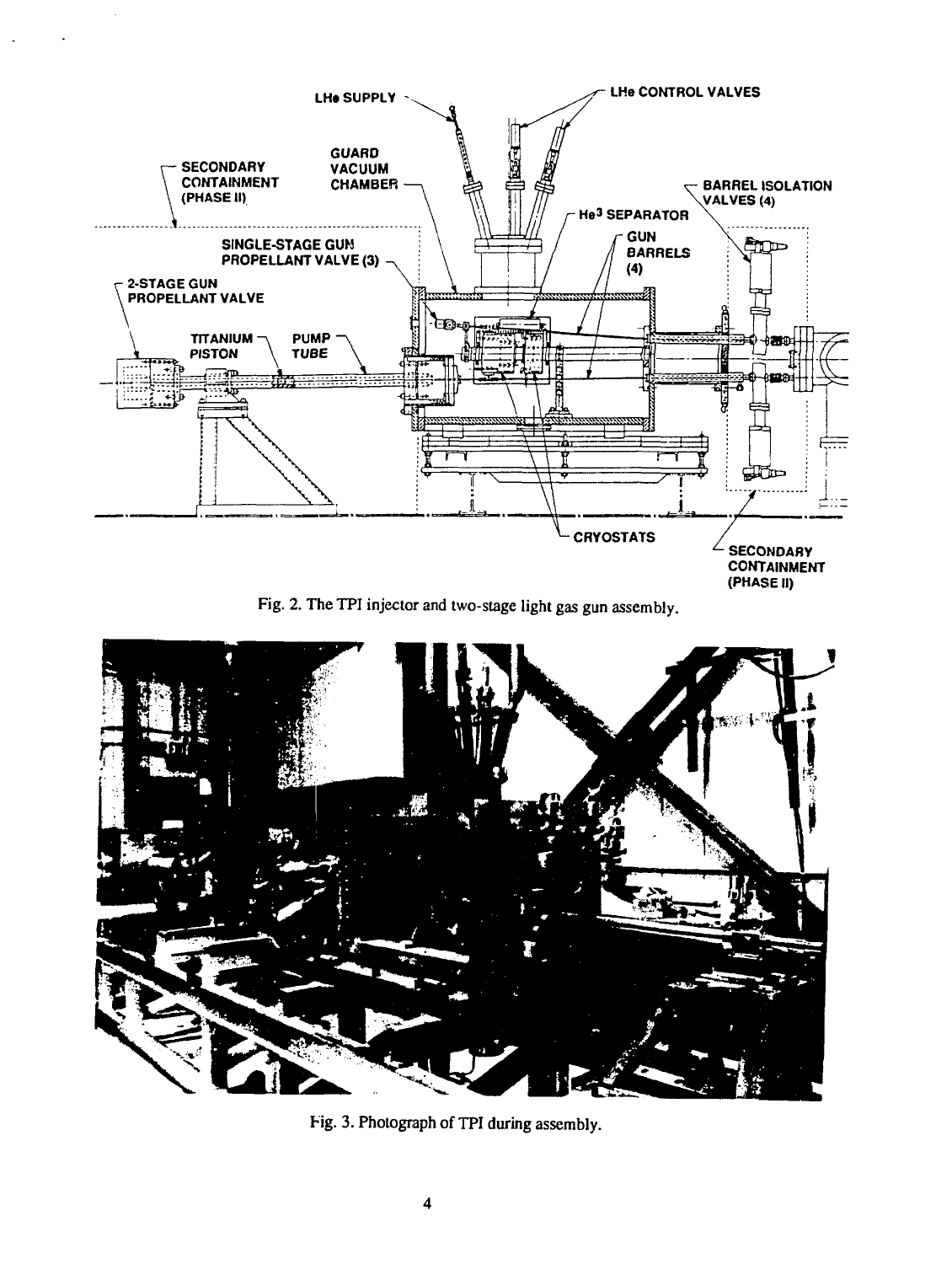propellant gas initially at about 1 bar. This hydrogen gas becomes the driving gas for the cryogenic pellet. At the high pressure reached following near-adiabatic compression, the mechanical strength of the hydrogenic pellet becomes a design constraint and determines the maximum muzzle velocity, which is estimated to be of order 2.5-3 km/s.

## II.C. Pellet Injection Line

The barrel isolation valve system links the injector with the primary vacuum subsystem. It consists of four vacuum isolation valves and four double-wall bellows units, one assembly per barrel. The valves, when closed, isolate the injector from the primary vacuum system. The injection line primary vacuum system links the injector with the high-vacuum system. It consists of a stainless steel injection line containing an array of four 8.0-mm-ID, 1.1-m-long pellet guide tubes, four fast-acting (~25-ms cycle time) conductance-limiting valves, a pellet diagnostic station, an isolation valve at the connection to the highvacuum system, and a  $0.71 \text{ m}^3$  stainless steel chamber. When pellets are fired, the primary vacuum system absorbs virtually all of the propellant gas used to accelerate the pellet. The injection line high-vacuum system links the primary vacuum system to the TFTR vacuum vessel through a region of high vacuum. The high-vacuum system consists of a stainless steel injection line containing four 14.8-mm-ID, 1.0-m-long pellet guide tubes, a pellet diagnostic station for photography and pellet mass measurements, a system isolation valve and bellows, and a ceramic break. This portion of the system ends with a connection to the pellet injector torus interface valve. The system also contains a  $0.265 \cdot m^3$  stainless steel chamber that absorbs most of the residual propellant gas that is not pumped by the primary vacuum system.

## II.D. Gas Supply and Manifold

All nontritium working gases required for operation of the TPI will be supplied from a gas bottle farm located in the TFTR test cell basement. The gas supply system will provide deuterium at ~3 bar, hydrogen at pressures up to 138 bar, and helium at 50 bar and 8 bar (for pneumatic valve actuation). Tritium at  $\sim$  2.5 bar will be supplied from the tritium gas delivery system using a connection in the test cell near the pellet injector location. The tritium delivery lines will be doubly contained. The gas manifold system consists of separate pellet fuel gas (initially deuterium feed gas and, later, D-T feed gas) and propellant gas feed systems. A diaphragm pump and a scroll pump are incorporated into the feed system for Phase II to facilitate transfer of tritium to and from the injector. The

gas manifold system will be located immediately behind the injector guard vacuum box.

II.E. Secondary Containment and Tritium System **Connections** 

The TPI consists of three classes of components: (1) components that are never exposed to tritium, (2) components that are exposed to tritium but are passive in nature and are always maintained at subatmospheric pressure, and (3) components that contain tritium and either are maintained at pressures above atmospheric pressure or are expected to require maintenance (e.g., vacuum pumps). Containment of these three classes of components/systems will differ. Components/systems in class 1 will not use secondary containment and will not be linked directly to the tritium cleanup systems. Components in class 2 will not use secondary containment but will be linked to the tritium cleanup systems. Components in class 3 will use secondary containment and will be linked to the tritium cleanup systems. The TPI components that will require secondary containment structures include the gas manifold, the two-stage driver, the injector, the barrel isolation valves, and the vacuum pumping system. The guard vacuum system is itself a secondary containment system.

## II.F. Control System

The TPI will be controlled by a programmable logic controller (PLC. Allen Bradley PLC 5/40) located in the TFTR mezzanine beneath the injector. The operator will control the injector through a touch panel color mimic screen provided with the PLC (one primary unit in the control room and a second unit in the mezzanine for checkout) or through a color mimic display/terminal interfaced to the existing pellet injector MicroVAX, which will have a communications link to the PLC. To the operator, the PLC will appear as a finite-state engine in which the injector will be in one of several defined states or modes. In each of these states, the PLC will perform a series of operations (a procedure to enable the injector to go to the next state). The operator controls the system by setting the state to which the PLC is to go. All set points for temperatures and pressures within the injector are set automatically within the procedures by the PLC but can be modified by changing the preset values in the PLC, either through the touch panel via a pop-up keypad or through the MicroVAX interface. Firing of the propellant valves and timing of hydrogen propellant prefill and pump tube vacuum exhaust for the two-stage light gas gun are controlled by the TFTR fire sequencer, which is programmable through the MicroVAX. The injector can also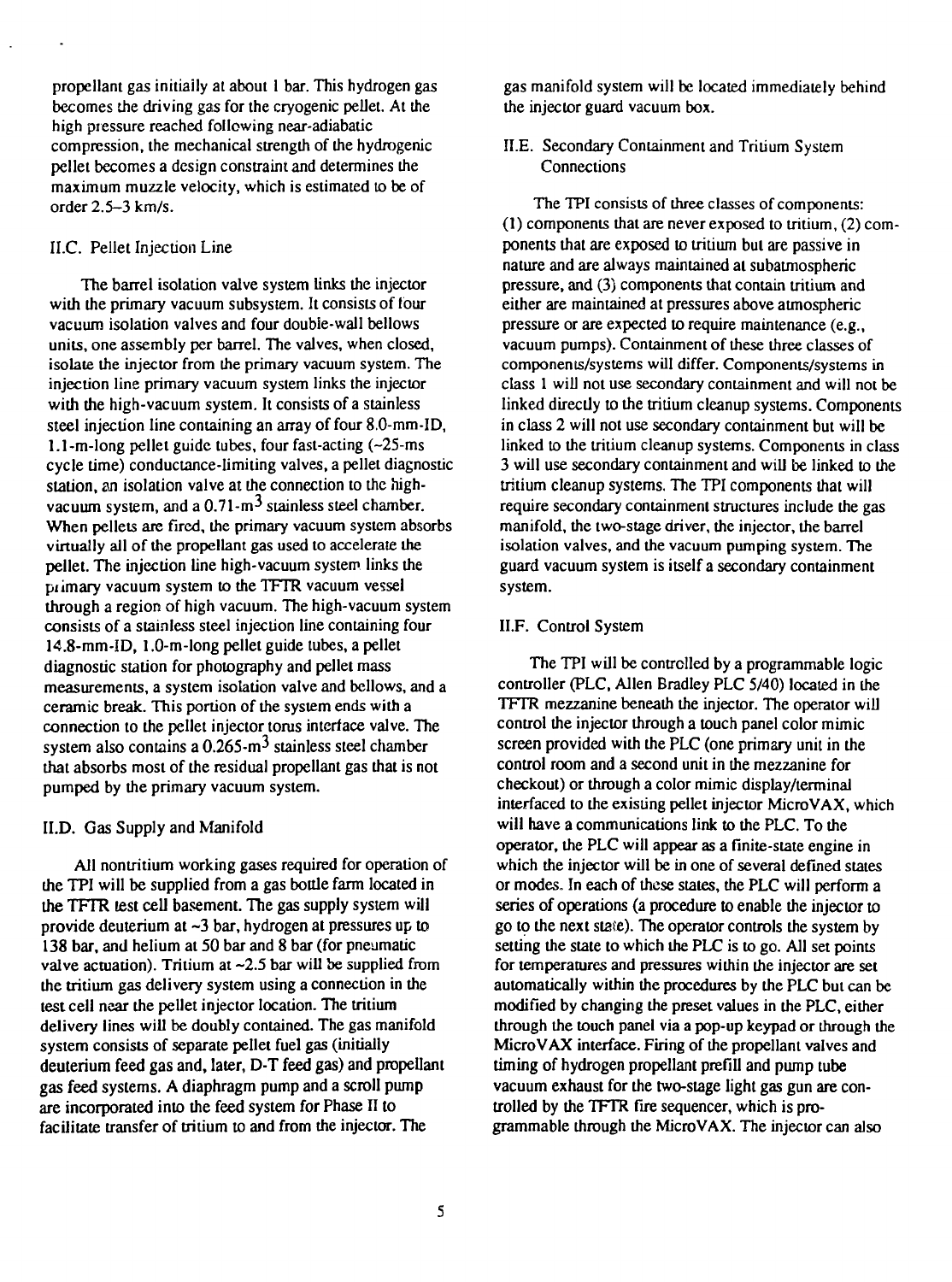be operated manually by controlling individual valves and changing individual set points.

## 1I.G. Pellet Diagnostics

The TPI has two light gate stations separated by 1.41 m to provide timing signals for pellet speed measurement. The pellet interupts a continuous light beam to provide the timing pulse. This system also provides a pellet-speeddependent trigger pulse for the two 3-ns pulsed nitrogen dye lasers in the pellet photography system. A fiber-optic beam splitter enables a single laser to photograph pellets in two separate barrels within the constraints of the 20-Hz laser repetition rate. The photography system for the ORNL testing period used both a CID camera (guns 2 and 3) and a CCD camera (guns *)* and 4). The system for the TFTR D-T operations will use only CID cameras designed to function at integrated doses estimated for the D-T phase. Windows used for pellet speed measurement and photography were kept at minimum size and tested at 2.5 atm to provide a reliable tritium barrier for the D-T phase. All windows also have a simple secondary containment structure using elastomer O-ring seals, which also provides the fiber-optic or camera interface. A microwave cavity system was also implemented for the TPI. It operates at a nominal resonant frequency of 4.21 GHz and provides a relative measure of pellet mass. It was initially calibrated at ORNL by measuring the fast pressure rise due to a pellet striking a target plate in a tank of known volume. A photograph of a 3.4- $\times$  4.3-mm pellet at a speed of  $\sim$ 1.4 km/s and the corresponding microwave cavity signal are shown in Fig. 4. The TPI single-stage light gas guns (guns 1,2, and 3) have a piezoelectric pressure transducer in the breech area between the hydrogen propellant valve and the pellet freezing zone. The two-stage driver has a petier freezing zone. The two-stage driver has a piezoelectric pressure transulated on the puculitativally actuated fast valve and at the other end of the pump tube in the high-pressure section. There are also piezoelectric shock transducers on each of the four fast-acting conductance-limiting valves in the injection line and on the high-pressure section of the two-stage driver.

#### III. TPI TESTING WITH DEUTERIUM PELLETS

The TPI was initially tested at ORNL over a threeweek period. This testing emphasized initial operation of the three-single stage light gas guns (guns 1,2, and 3) and the two-stage driver (gun 4) and integration of gun mechanical systems into the PLC-based control system. One major goal was to verify that the pressure drop in the helium gas cooling circuit was low enough at operating temperatures to allow operation at TFTR with a closed cryogenic helium system developed for the TFTR neutral beam injectors. It was found that the gun copper cooling



Fig. 4. Microwave cavity signal and photograph of a  $3.4 - x$ 4.3-mm pellet at 1.4 km/s.

cryostat could be maintained at the temperatures of  $9-12$  K needed for deuterium pellet fabrication with a dewar pressure of 3-4 psi. Cold helium gas at 5-6 K was used for gun cooling; this gas was generateo by immersion of a 50-  $\Omega$  electrical heater into a 500-L liquid helium (LHe) dewar. Steady-state heater currents of 0.3-0.4 A indicated LHe consumption of 8–12 L/h, meeting a TPI design goal.

Testing of the three single-stage light gas guns verified the ability to make 3.4-mm and 4-mm deuterium pellets at aspect ratios of 1, 1.25, and 1.5. Each single-stage light gas gun was tested at various hydrogen propellant supply pressures in the range from 69 to 138 bar. In particular, it was verified that the upgraded propellant power supplies could open the electromagnetic propellant valves at the design pressure of 138 bar. Figure 5 shows a scan of pellet speed as a function of breech propellant gas pressure for gun 1. Also shown are predicted values from interior  $ballistics$  theory.<sup>7,13</sup>

Initial testing of the two-stage light gas gun was conducted to quantify operating valve response and gas dynamics time scales for initially prefiUing the pump tube with hydrogen propellant gas, accelerating the piston with helium gas from the first stage reservoir, and evacuating the pump tube and reseating the piston after a shot. The results of these initial timing runs were used to program the fire sequencer and PLC to provide consistent performance from the two-stage light gas gun. Pellet speeds in this initial phase were in the range 1.5-2.2 km/s and were limited by a leak in the pump tube's highpressure head metal O-ring seal (with an internal spring), which developed as high pressures (up to 1100 bar) were reached during the shot. This small, transient leak limited pellet speed performance and caused occasional lockup of the titanium piston in the pump tube. A new seal configuration is being developed at ORNL and will be retrofitted on the TPI at TFTR.